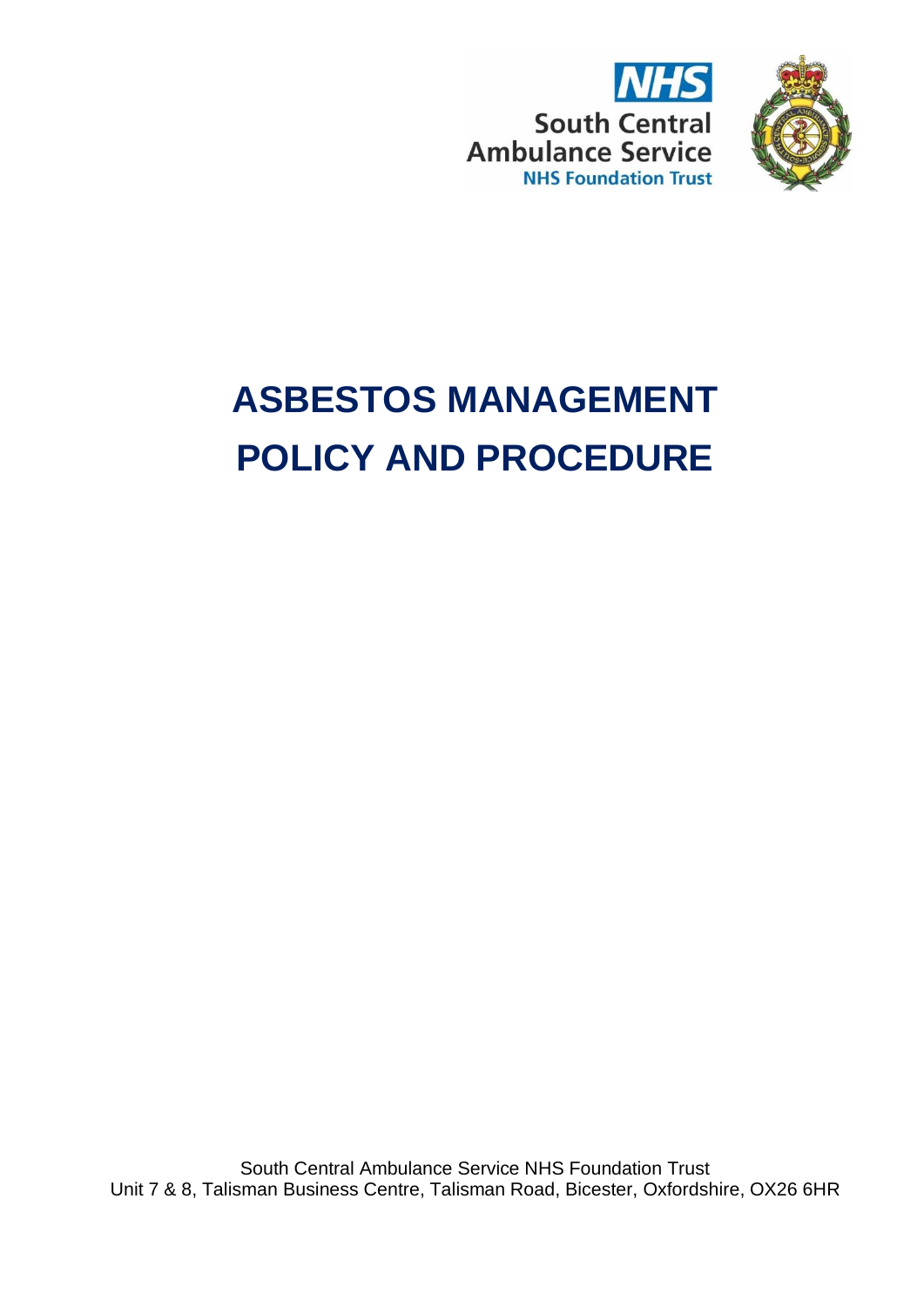## <span id="page-1-0"></span>**DOCUMENT INFORMATION**

| Date of ratification:<br>January 2019<br>Date of Issue:<br>January 2022<br>Review due by: | Author:                           | Paul Cross, Head of Estates   |
|-------------------------------------------------------------------------------------------|-----------------------------------|-------------------------------|
|                                                                                           | <b>Ratifying committee/group:</b> | Health, Safety and Risk Group |
|                                                                                           |                                   |                               |
|                                                                                           |                                   |                               |
| <b>Version:</b><br>V4                                                                     |                                   |                               |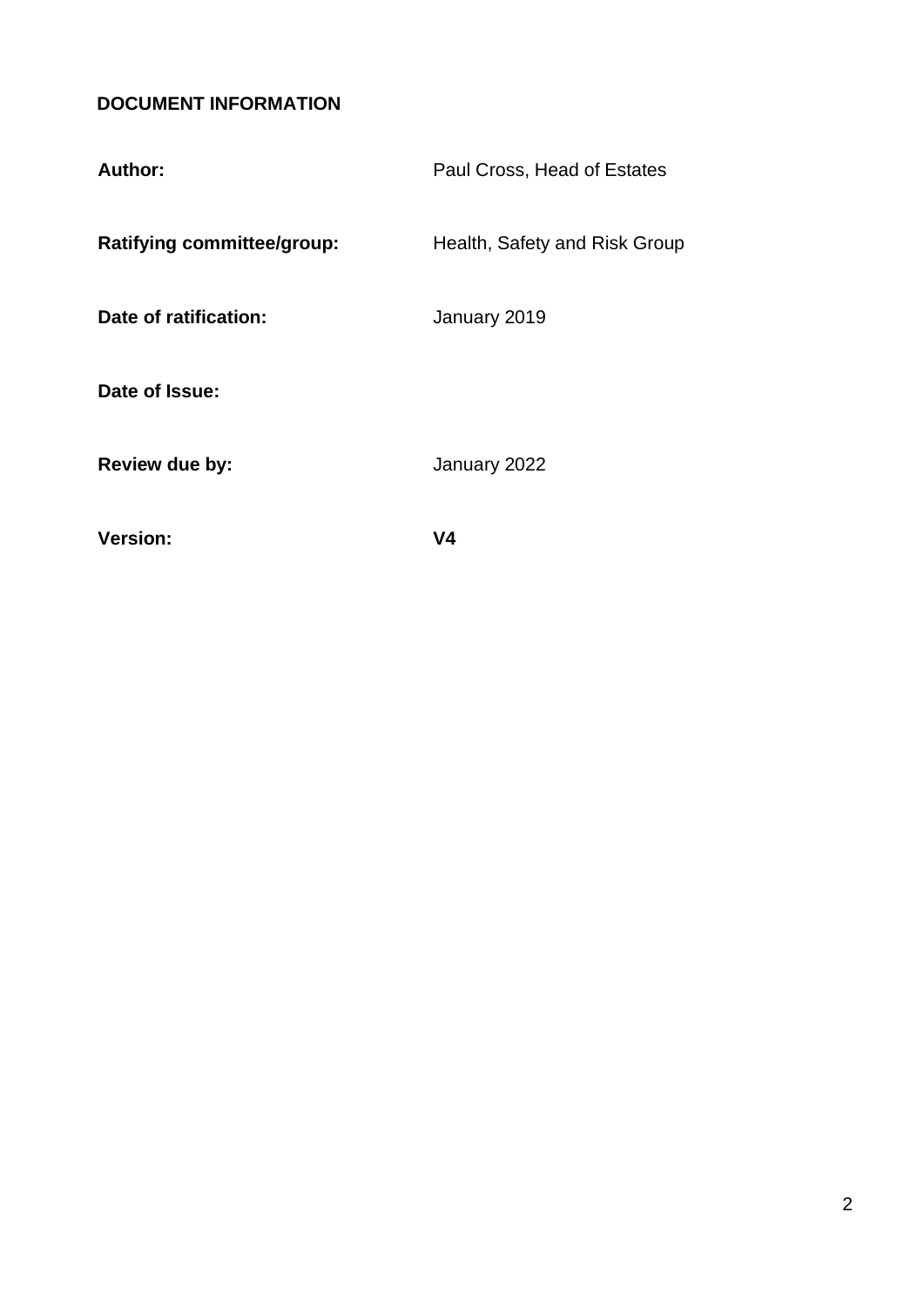## Contents

| 5.1                                                                        |                                                                                  |  |
|----------------------------------------------------------------------------|----------------------------------------------------------------------------------|--|
| 5.2                                                                        |                                                                                  |  |
| 5.3                                                                        |                                                                                  |  |
| 5.4                                                                        |                                                                                  |  |
| 5.5                                                                        |                                                                                  |  |
| 5.6                                                                        |                                                                                  |  |
| 5.7                                                                        |                                                                                  |  |
| 5.8                                                                        |                                                                                  |  |
| 5.9                                                                        |                                                                                  |  |
| 5.10                                                                       |                                                                                  |  |
| 5.11                                                                       |                                                                                  |  |
| 5.12                                                                       |                                                                                  |  |
| 5.13                                                                       |                                                                                  |  |
| 5.14                                                                       |                                                                                  |  |
| 5.15                                                                       |                                                                                  |  |
| 5.16                                                                       |                                                                                  |  |
|                                                                            |                                                                                  |  |
|                                                                            |                                                                                  |  |
|                                                                            |                                                                                  |  |
|                                                                            | 9. Asbestos surveys, asbestos registers and asbestos management action plans  13 |  |
|                                                                            |                                                                                  |  |
|                                                                            |                                                                                  |  |
|                                                                            |                                                                                  |  |
|                                                                            |                                                                                  |  |
|                                                                            | 14. Consultation and Review.                                                     |  |
|                                                                            |                                                                                  |  |
|                                                                            |                                                                                  |  |
|                                                                            |                                                                                  |  |
|                                                                            |                                                                                  |  |
|                                                                            |                                                                                  |  |
|                                                                            |                                                                                  |  |
|                                                                            |                                                                                  |  |
|                                                                            |                                                                                  |  |
| Appendix 6: Responsibility Matrix - Policies, Procedures and Strategies 18 |                                                                                  |  |
| Appendix 7: Equality Impact Assessment Form Section One - Screening 18     |                                                                                  |  |
|                                                                            | Appendix 8: Equality Impact Assessment Form Section Two - Full Assessment 18     |  |
|                                                                            |                                                                                  |  |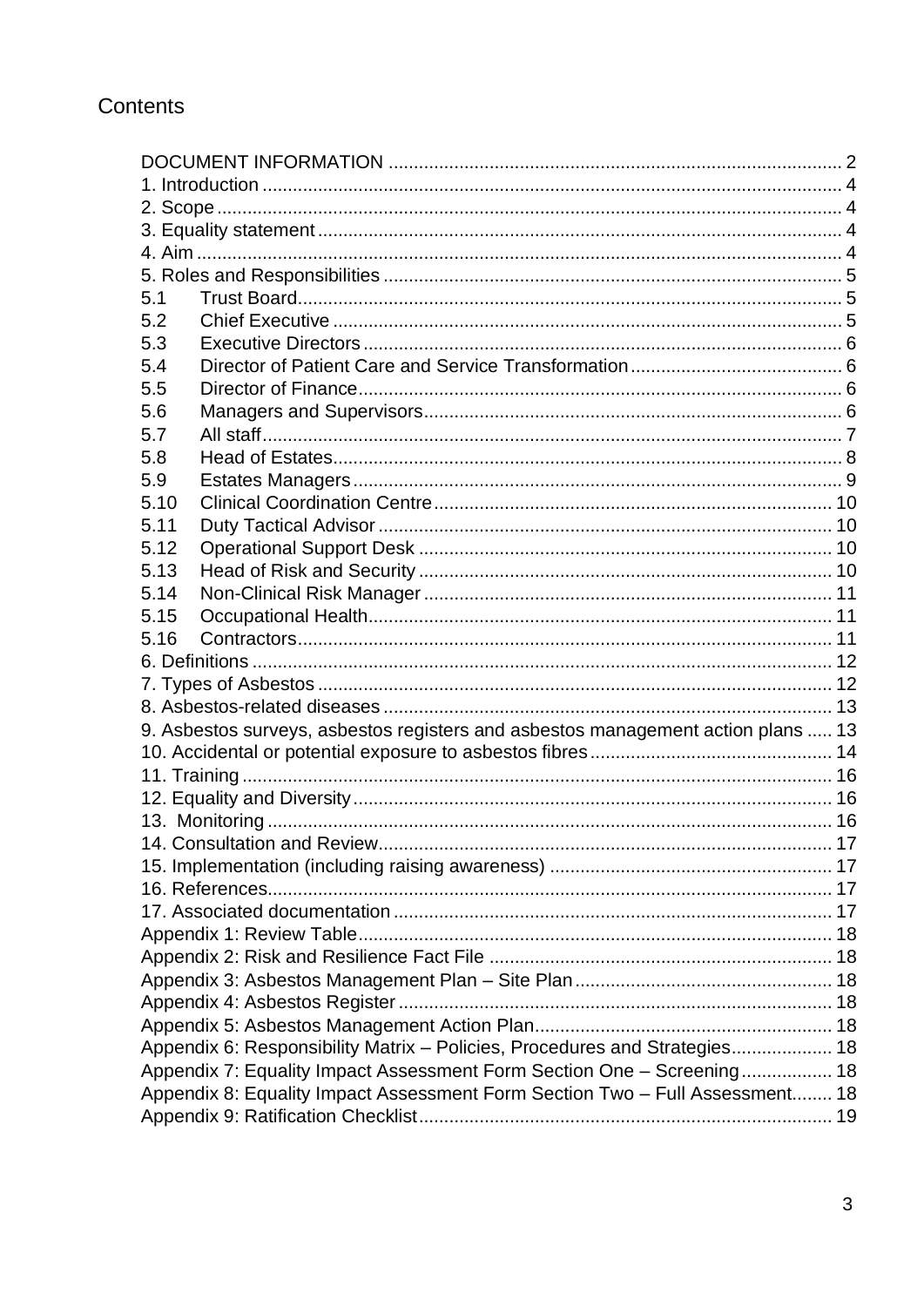## <span id="page-3-0"></span>**1. Introduction**

1.1 South Central Ambulance Service NHS Foundation Trust (The Trust) acknowledges that they have a legal duty to manage Asbestos within all properties under their control in accordance with the Control of Asbestos Regulations 2012. The Trust also acknowledges it duty to prevent exposure to asbestos fibres by all who work for or on behalf of the Trust and patients, visitors and contractors.

1.2 In accordance with the legislation, the Trust will carry out surveys to identify and assess the presence, the location and condition of asbestos containing materials (ACMs) within all premises under its control. Following these surveys and the identification and assessment of the presence of asbestos, the Trust will devise an asbestos management action plan for each of the premises and an overall asbestos management plan for the Trust to manage, control and where possible, eliminate the exposure to staff and others to asbestos.

## <span id="page-3-1"></span>**2. Scope**

2.1 This policy applies to all staff, patients, visitors and contractors who may visit or work on premises under the control of the Trust; and who work for or on behalf of the Trust. It also applies to all premises under the control of the Trust.

## <span id="page-3-2"></span>**3. Equality Statement**

3.1 The Trust is committed to promoting positive measures that eliminate all forms of unlawful or unfair discrimination on the grounds of age, marriage and civil partnership, disability, race, gender, religion/belief, sexual orientation, gender reassignment and pregnancy/maternity or any other basis not justified by law or relevant to the requirements of the post. The Trust will therefore take every possible step to ensure that this procedure is applied fairly to all employees regardless of the afore mentioned protected characteristics, whether full or part time or employed under a permanent or a fixed term contract or any other irrelevant factor.

3.2 By committing to a policy encouraging equality of opportunity and diversity, the Trust values differences between members of the community and within its existing workforce, and actively seeks to benefit from their differing skills, knowledge, and experiences in order to provide an exemplary healthcare service. The Trust is committed to promoting equality and diversity best practice both within the workforce and in any other area where it has influence.

3.3 Where there are barriers to understanding; for example, an employee has difficulty in reading or writing, or where English is not their first language, additional support will be put in place wherever necessary to ensure that the process to be followed is understood and that the employee is not disadvantaged at any stage in the procedure. Further information on the support available can be sought from the Human Resources Department.

## <span id="page-3-3"></span>**4. Aim**

4.1 The aim of the policy is to set out the arrangements the Trust has in place for the identification and assessment of the existence and condition of asbestos containing materials and for the management of these materials to prevent exposure to asbestos.

4.2 The objectives of this policy are to provide an effective framework to assist the Trust in complying with statutory requirements by ensuring that there are arrangements in place: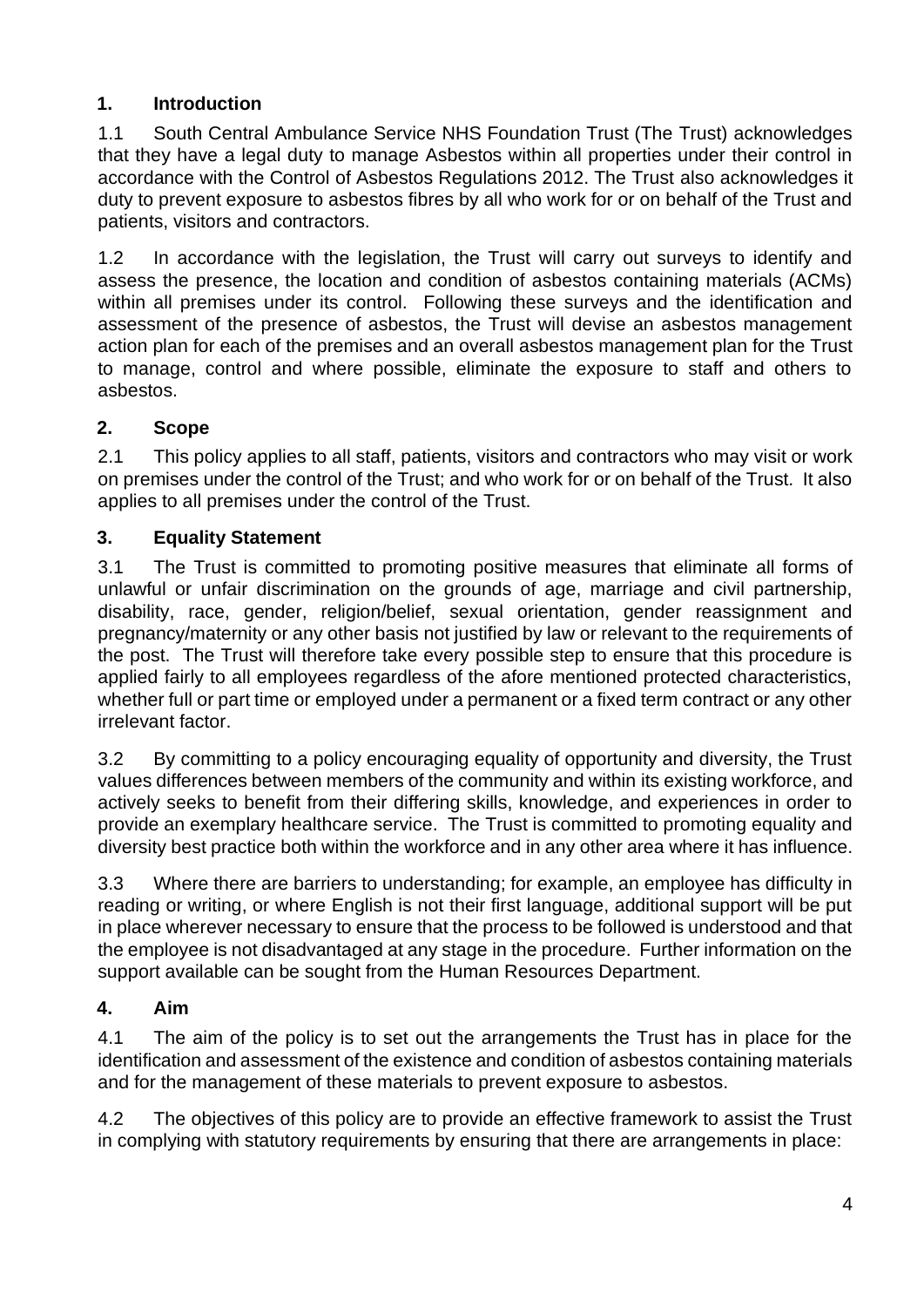- for the effective implementation of this policy throughout the Trust
- for the carrying out of suitable and sufficient risk assessments on asbestos
- for the completion and maintenance of asbestos registers and asbestos management plans
- to ensure that only licensed contractors are engaged to carry out asbestos surveys and any removal or encapsulation of asbestos containing materials, including demolition
- to ensure that all appropriate controls, so far as reasonably practicable, are put in place to reduce that the risks to staff, patients, visitors and contractors from exposure to asbestos whilst on Trust premises or when carrying out work for the Trust
- to provide suitable information, instruction and training to all staff on asbestos and the risks associated with it
- for the reporting of any exposure to asbestos whilst on Trust premises
- to provide support and assistance including health surveillance to staff who may have been exposed to asbestos whilst working for or on behalf of the **Trust**
- to ensure that all incidents involving exposure to asbestos are reported and investigated; and where necessary reported to the Health and Safety Executive (HSE).

## <span id="page-4-0"></span>**5. Roles and Responsibilities**

#### <span id="page-4-1"></span>**5.1 Trust Board**

5.1.1 The Trust Board will ensure that there are suitable and sufficient arrangements and adequate resources for the effective implementation of this and other associated Estates policies.

5.1.2 It will also ensure that there are suitable and sufficient arrangements for the identification, assessment and management of asbestos containing materials with Trust premises to prevent exposure to patients, staff, the general public (anyone affected by the activities of the Trust), Community First Responders, Contractors, Agency Staff and Bank Staff.

#### <span id="page-4-2"></span>**5.2 Chief Executive**

5.2.1 The Chief Executive has overall accountability for ensuring that the Trust fulfils its legal responsibilities, and that the policy objectives are achieved and that effective machinery is in place for the achievement of the policies concerned with health, safety, welfare and environmental protection and the management of asbestos.

5.2.2 He is also responsible for ensuring that:

- Trust policies are reviewed as appropriate in order to secure continuing compliance with existing policies, current legislation and any changes in the law
- the allocation of the resources necessary to maintain effective and efficient health and safety arrangements to provide and maintain a safe working environment and prevent exposure to asbestos
- the effective implementation of this policy within the Trust and for ensuring that there are suitable and sufficient arrangements for the identification, assessment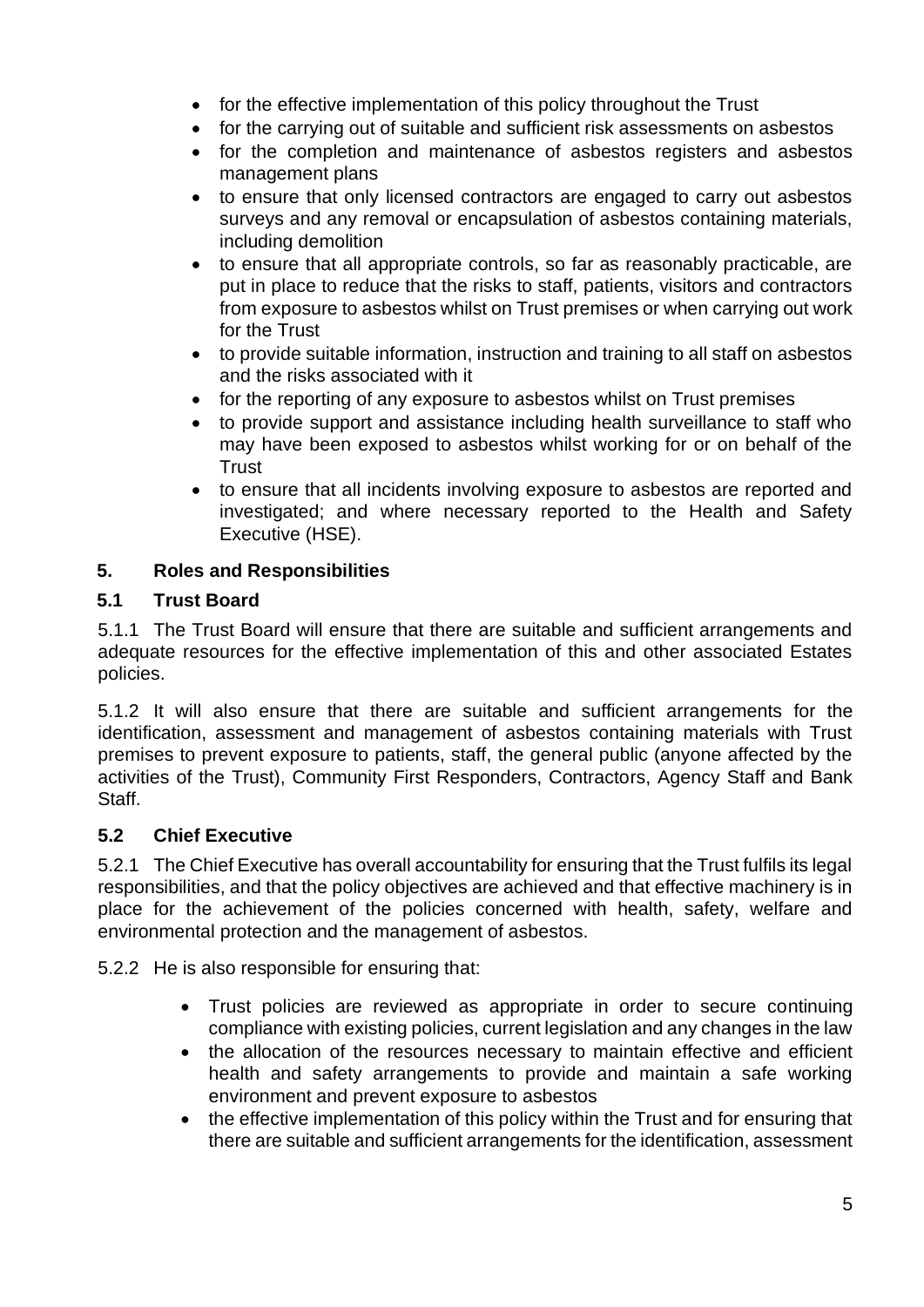and management and control of the risks to staff and patients (within its care) and visitors to the Trust from asbestos.

5.2.3 Given his overall responsibility the Chief Executive Officer would ordinarily be the "Duty Holder" for the identification, assessment and management of asbestos, however, for the purposes of this policy the responsibilities of a "Duty Holder" have been delegated to the Director of Finance.

## <span id="page-5-0"></span>**5.3 Executive Directors**

5.3.1 Executive Directors are responsible for the effective implementation of this policy within their directorates and for ensuring that there are adequate resources available to fulfil the requirements of this policy.

5.3.2 They are also responsible for the provision, application and monitoring of Health and Safety and Estates policies and procedures within their Directorate. They will ensure that all arrangements for the health and safety of staff, employed within their Directorate, are made known, maintained and reviewed whenever there is a change of operation, equipment or process.

#### <span id="page-5-1"></span>**5.4 Director of Patient Care and Service Transformation**

5.4.1 The Director of Patient Care and Service Transformation is directly accountable to the Chief Executive and will advise and assist the Trust Board in fulfilling its duties under the relevant statutory legislation. In particular, the Director of Patient Care and Quality is responsible for:

- ensuring that workplace health, safety and welfare procedures are constantly reviewed
- ensuring that there are arrangements for liaising with the Health and Safety Executive (HSE)
- ensuring that the Trust Board are kept abreast of relevant new legislation, European Union Directives, Regulations, Approved Code of Practices (ACOPs) and British Standards, in order to ensure on-going compliance with the law
- keeping and maintaining a Corporate Risk Register.

## <span id="page-5-2"></span>**5.5 Director of Finance**

5.5.1 The Director of Finance has responsibility for the Estates and Facilities Department within the Trust. He has also been designated as the Trust's "Duty Holder" with regards to the identification, assessment and management of asbestos. However, for the purposes of this policy he has delegated the responsibility as the Trust's "Duty Holder" to the Head of **Estates** 

5.5.2 Nonetheless, the Director of Finance still has responsibility for the implementation of this policy within his directorate.

#### <span id="page-5-3"></span>**5.6 Managers and Supervisors**

- 5.6.1 Managers and supervisors are responsible for:
	- following and abiding with any relevant guidance issued about asbestos
	- attending any training to enable them to fulfil their responsibilities outlined in this policy
	- bringing this policy to the attention of staff within their area of responsibility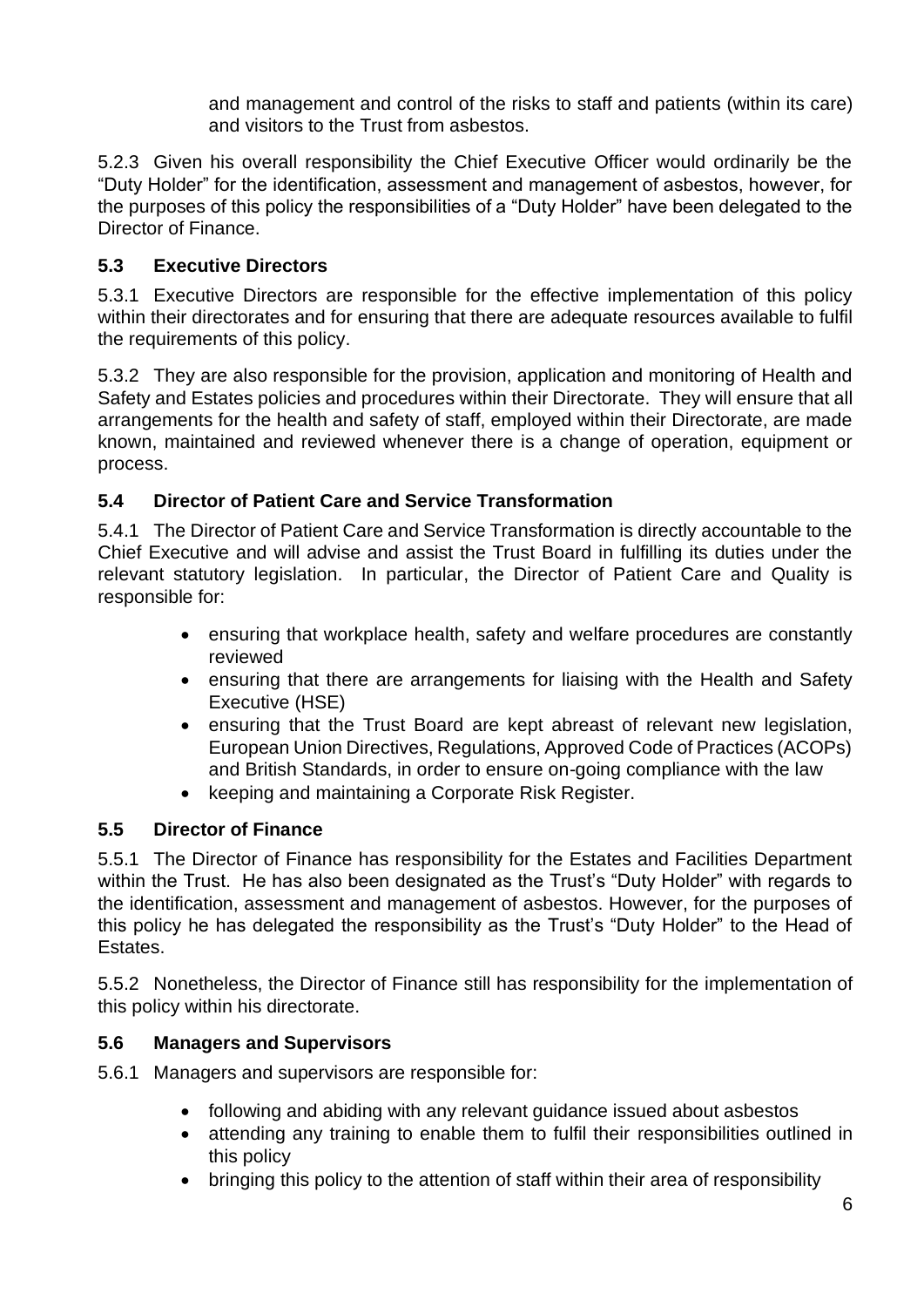- ensuring that all staff within their area of responsibility comply with this policy and any associated controls and procedures
- ensuring that any activity/work that could potentially interfere with the fabric of the buildings they are responsible for is not carried out until they discussed and reviewed the matter with the Estates Managers
- making arrangements to ensure that all of the staff within their area of responsibility receive appropriate information, instruction and training about the significant hazards and risks associated with asbestos
- bringing all relevant safe systems of work or safe operational procedures to prevent exposure to asbestos to the attention of their staff
- ensuring that their staff report all incidents of exposure to asbestos using the Trust's Incident reporting system, Datix
- liaising with Risk Team to ensure that, where applicable, incidents involving exposure to asbestos by their staff are reported to the Health and Safety Executive (HSE) as per RIDDOR 2013
- investigating or arranging for the investigation of any incidents involving exposure to asbestos by their staff
- arranging for any of their staff who have been exposed to asbestos whilst at work to attend Occupational Health for assessment and health surveillance.

## <span id="page-6-0"></span>**5.7 All staff**

- 5.7.1 Staff have the following responsibilities:
	- to make themselves fully aware of the policy and to abide by it
	- to take reasonable care for their own health and safety and that of others who may be affected by their acts or omissions
	- to abide by any information, instruction and training on asbestos, including the Risk and Resilience Fact File in appendix 2.
	- to co-operate with the Trust in relation to the completion of any risk assessment on the work they carry out for the Trust
	- to contact the either Clinical Coordination Centre (CCC) or the Duty Tactical Advisor if they believe that there is asbestos/asbestos fibres/dust present on scene
	- to notify their manager of any work-related problems they are experiencing whilst carrying out their work for the Trust; and to report any exposure to asbestos using the Trust's incident reporting system, Datix
	- to report, using the Trust's incident reporting system, Datix, any unsafe behaviour of colleagues, visitors or contractors, and in particular with regard to asbestos
	- to adhere to any safety measures put in place to ensure their safety, including any safe systems of work or safe operating procedures to prevent their exposure to asbestos
	- to wear any personal protective equipment and follow any guidance issued to prevent their exposure to asbestos
	- to attend Occupational Health following any suspected or actual exposure to asbestos.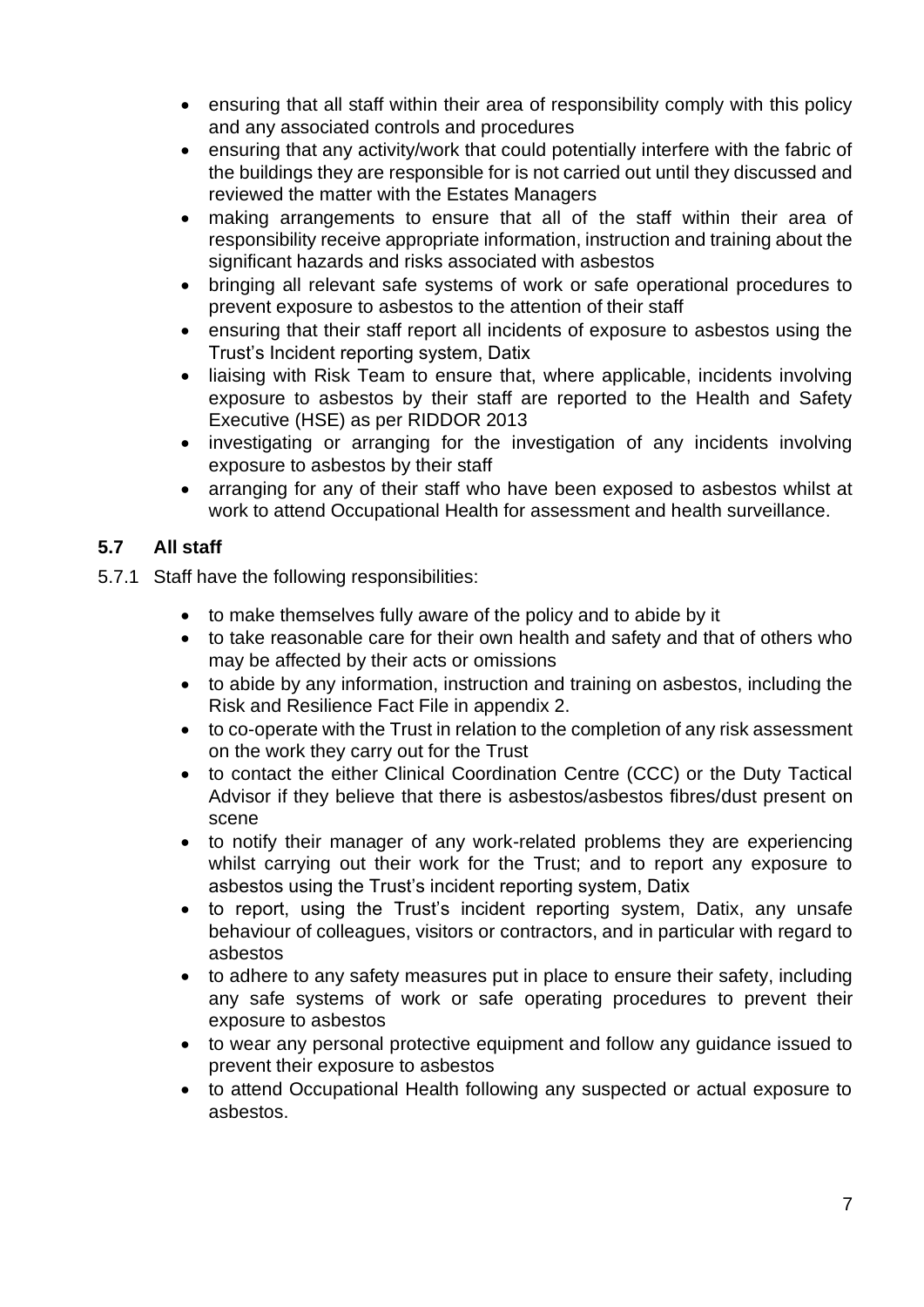## <span id="page-7-0"></span>**5.8 Head of Estates**

5.8.1 As the designated "Duty Holder" for the identification, assessment and management of asbestos containing materials within the Trust, the Head of Estates has the following responsibilities:

- to make arrangements and ensure that an asbestos survey is carried out in all premises controlled by the Trust; these surveys must be conducted by a competent and licensed asbestos surveyor
- where applicable, to make arrangements and ensure a refurbishment/demolition asbestos survey is carried out by a competent and licenced asbestos surveyor
- to ensure that wherever asbestos containing materials are found within premises under the control of the Trust an asbestos register is compiled, see Appendix 4
- to ensure that the results of all of the asbestos surveys are communicated to the Estates Managers to enable them to prepare asbestos registers and asbestos management plans; the latter will set out in detail how the risks from asbestos will be managed within the Trust, see Appendix 5
- to engage, where necessary, a Licenced Asbestos Contractor/Analyst to take samples and analyse any suspected asbestos and or asbestos fibres/dust in Trust vehicles or Trust premises/areas; and if the presence of asbestos fibres/dust is confirmed to make arrangements to have the Licenced Contractors clean and decontaminate the vehicle and/or Trust area and dispose of any contaminated waste asbestos in accordance with the legislative requirements
- to engage, where necessary, a Licenced Asbestos Contractor/Analyst to retrieve and dispose of any heavily asbestos contaminated uniforms in accordance with legislative requirements; and to have any lightly asbestos contaminated uniforms cleaned and laundered in accordance with legislative requirements
- to ensure that all notifiable non-licensed and licensed asbestos work shall be reported to the relevant enforcing authority prior to works commencing
- to ensure that where the removal of asbestos is required, this is carried out by an external competent and licensed asbestos contractor
- to ensure that all identified asbestos containing materials with the premises controlled by the Trust are re-surveyed in accordance with the recommendations of the asbestos survey and asbestos management plans
- to ensure that all asbestos registers are compiled and maintained
- to ensure that all work identified by each of the asbestos management plans is carried out
- to ensure that where necessary all designated asbestos labels are adhered to all identified asbestos containing materials within the premises controlled by the Trust.
- to ensure that this policy and the associated asbestos registers and asbestos management plans are brought to the attention of all contractors who intend to carry out work which will disturb the building fabric; this should be done before the contractors carry out any work
- to ensure that the location of asbestos containing materials is communicated to all contractors who will carry out work which will disturb the building fabric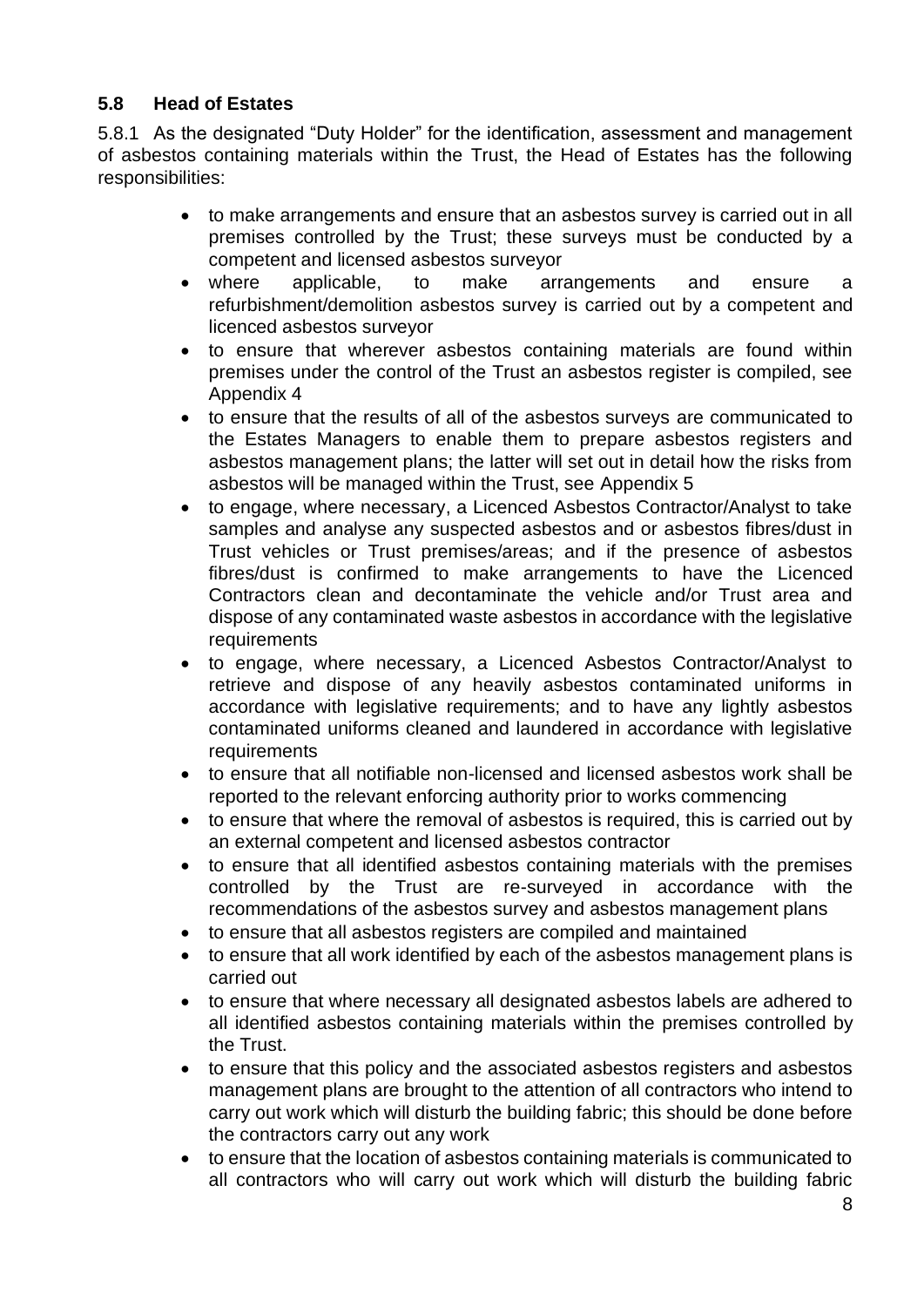before they carry out this work in accordance with this policy and the Control of Contractors policy

- to ensure that all contractors who are exposed to asbestos whilst carrying out work on behalf of the Trust report the matter to the Trust and also share the report submitted to the Health and Safety Executive (HSE) in accordance with the Reporting of Incidents, Diseases and Dangerous Occurrences Regulations (RIDDOR) 2013
- to inform the Head of Risk and Security of the submission of any incident reports about exposure to asbestos whilst on Trust premises, including those submitted by the Contractor to the Health and Safety Executive in accordance with RIDDOR 2013.
- to ensure there are arrangements in place to obtain from the landlords of buildings where Trust staff are based, copies of asbestos surveys and associated asbestos registers and asbestos management action plans
- to ensure that there are arrangements in place to communicate the findings of all asbestos surveys, including those obtained from landlords, to Trust staff and the measures to be taken to prevent exposure to asbestos.

#### <span id="page-8-0"></span>**5.9 Estates Managers**

5.9.1 Estates Managers will assist the Head of Estates with regards to the identification, assessment and management of asbestos within Trust premises; and in particular they have the following responsibilities:

- to assist the Head of Estates with regard to the carrying out of asbestos surveys in all premises controlled by the Trust; these surveys must be conducted by a competent asbestos surveyor
- to assist the Head of Estates with regards to the carrying out of all refurbishment/demolition asbestos surveys
- to use the results of the asbestos surveys and ensure that wherever asbestos containing materials are found within premises under the control of the Trust they compile an asbestos register, see Appendix 4
- to use the information from these surveys and the asbestos registers to compile asbestos management plans; the latter will set out in detail how the risks from asbestos will be managed within the Trust, see Appendix 5
- to assist the Head of Estates and liaise with contractors to ensure that all work identified by each of the asbestos management plans is carried out
- to periodically review and monitor the asbestos management plans to ensure that all necessary works are carried out in accordance with the plans
- to assist the Head of Estates with regards to ensuring that all notifiable nonlicensed and licensed asbestos work is reported to the relevant enforcing authority prior to works commencing
- to assist the Head of Estates by ensuring that wherever the removal of asbestos is required within premises under the control of the Trust, it is carried out by an external licensed contractor
- to assist the Head of Estates and ensure that all identified asbestos containing materials within the premises controlled by the Trust are resurveyed in accordance with the recommendations of the asbestos survey and asbestos management plans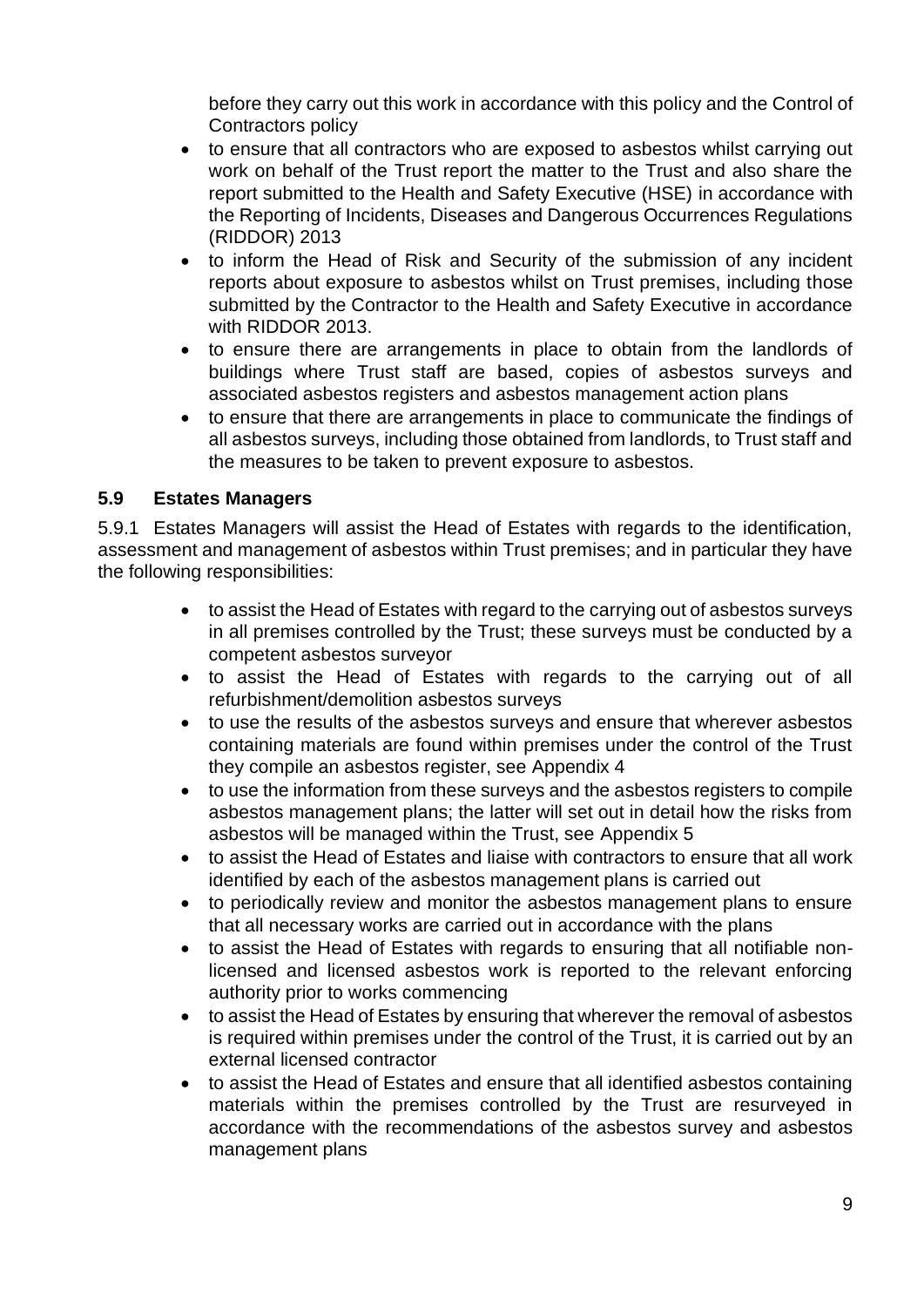- to ensure that where necessary all designated asbestos labels are adhered to all identified asbestos containing materials within the premises controlled by the Trust.
- to ensure that this policy and the associated asbestos registers and asbestos management plans are brought to the attention of all contractors who intend to carry out work which will disturb the building fabric before they carry out any work
- to ensure that the location of asbestos containing materials is communicated to all contractors who will carry out work which will disturb the building fabric before they carry out this work in accordance with this policy and the Control of Contractors policy
- to assess any risk assessments and safe systems of work provided by contractors before they carry out work on or near to any asbestos containing materials
- to liaise with and ensure that all contractors who are exposed to asbestos whilst carrying out work on behalf of the Trust report the matter to the Trust and also share the report submitted to the Health and Safety Executive (HSE) in accordance with the Reporting of Incidents, Diseases and Dangerous Occurrences Regulations (RIDDOR) 2013
- to inform the Head of Risk and Security of the submission of any incident reports about exposure to asbestos whilst on Trust premises, including those submitted by the Contractor to the Health and Safety Executive in accordance with RIDDOR 2013
- to liaise with and obtain from the landlords of buildings where Trust staff are based copies of asbestos surveys and associated asbestos registers and asbestos management action plans.

## <span id="page-9-0"></span>**5.10 Clinical Coordination Centre**

5.10.1 If staff contact the Clinical Coordination Centre (CCC) regarding any concerns they have with regards to asbestos or potential or actual exposure to asbestos fibres/dust whilst they are on scene then the CCC will contact the Duty Tactical Advisor, who will advise the staff of what they should do.

## <span id="page-9-1"></span>**5.11 Duty Tactical Advisor**

5.11.1 If contacted by either the Clinical Coordination Centre (CCC) or a member of staff on scene with concerns about asbestos or potential or actual exposure to asbestos fibres/dust whilst staff are on scene the Duty Tactical Adviser will advise the CCC or the staff about what they should do.

## <span id="page-9-2"></span>**5.12 Operational Support Desk**

5.12.1 If contacted by staff and advised that the vehicle has been contaminated by asbestos and or asbestos fibres/dust the Operational Support Desk (OSD) will arrange to have the vehicle taken out of service until such time that they have been advised by Estates that the vehicle has been decontaminated and cleaned.

## <span id="page-9-3"></span>**5.13 Head of Risk and Security**

5.13.1 Where applicable to provide advice and guidance on asbestos legislation.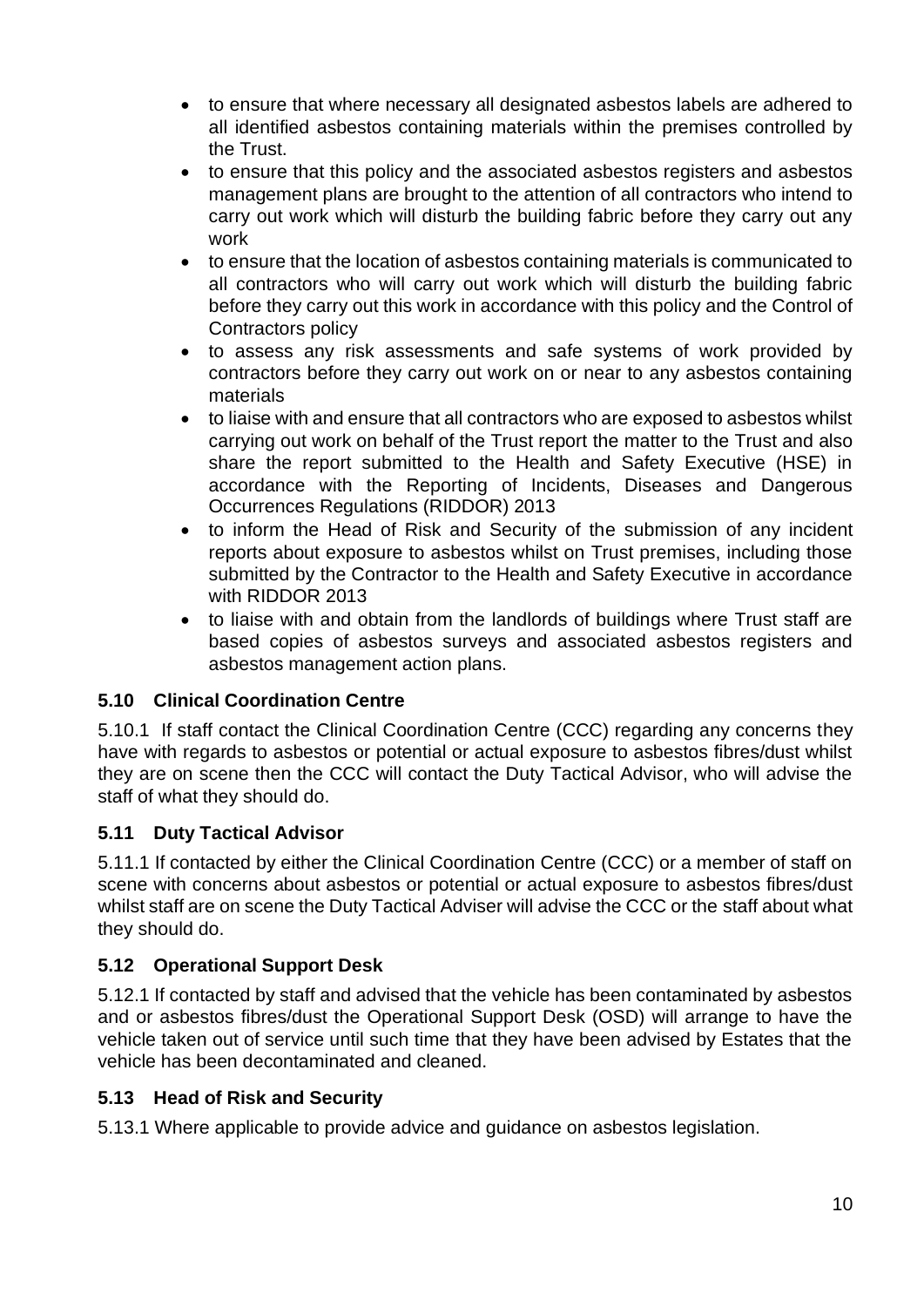5.13.2 To arrange for the reporting or all reported incidents of staff exposure to asbestos, whilst they are at work, to the Health and Safety Executive as per RIDDOR 2013 and asbestos legislation.

#### <span id="page-10-0"></span>**5.14 Non-Clinical Risk Manager**

5.14.1 The Non-Clinical Risk Manager will assist and support the Head of Risk and Security and the Trust by ensuring that reported incidents of exposure to asbestos by staff whilst they are at work are reported to the Health and Safety Executive (HSE) in accordance with RIDDOR 2013.

#### <span id="page-10-1"></span>**5.15 Occupational Health**

5.15.1 The Occupational Health Department, commissioned by the Trust, have the following responsibilities:

- a) To advise the Trust of all aspects of health in the workplace in order to assist the Trust in complying with legal requirements.
- b) To assess any persons at work who have been referred to Occupational Health with suspected work-related ill-health and/or exposure to asbestos whilst at work and to advise the staff and the Trust of the action that should be taken.

#### <span id="page-10-2"></span>**5.16 Contractors**

5.16.1 All contractors who are engaged to carry out work on premises controlled by the Trust have the following responsibilities:

- to abide by this policy and the Trust's arrangements to prevent and manage exposure to asbestos; and also their statutory duties with regards to asbestos
- where applicable, and provided they are licenced asbestos contractors, to carry out asbestos surveys, including any refurbishment and demolition surveys
- to examine and observe the contents of the asbestos surveys and asbestos registers communicated to them by the Estates Managers and to use the information contained therein to assist them with the carrying out of risk assessments and safe systems of work
- to carry out risk assessments and devise safe systems of work before they carry out any work which could disturb asbestos containing materials in the premises under the control of the Trust; and to provide these risk assessments and safe systems of work to the Estates Managers
- to ensure that any work they do does not put themselves or Trust staff or others at risk of exposure to asbestos
- to ensure that their staff have the necessary information, instruction and training on asbestos and avoiding exposure to asbestos
- to ensure that their staff are provided with and wear all appropriate personal protective equipment
- to ensure that their staff follow the safe systems of work to prevent exposure to asbestos
- to inform and advise the Estates Managers of any exposure to asbestos by their staff whilst they are working on premises controlled by the Trust
- to ensure that all such exposure is reported to the Health and Safety Executive (HSE) and to share a copy of the report with the Estates Managers.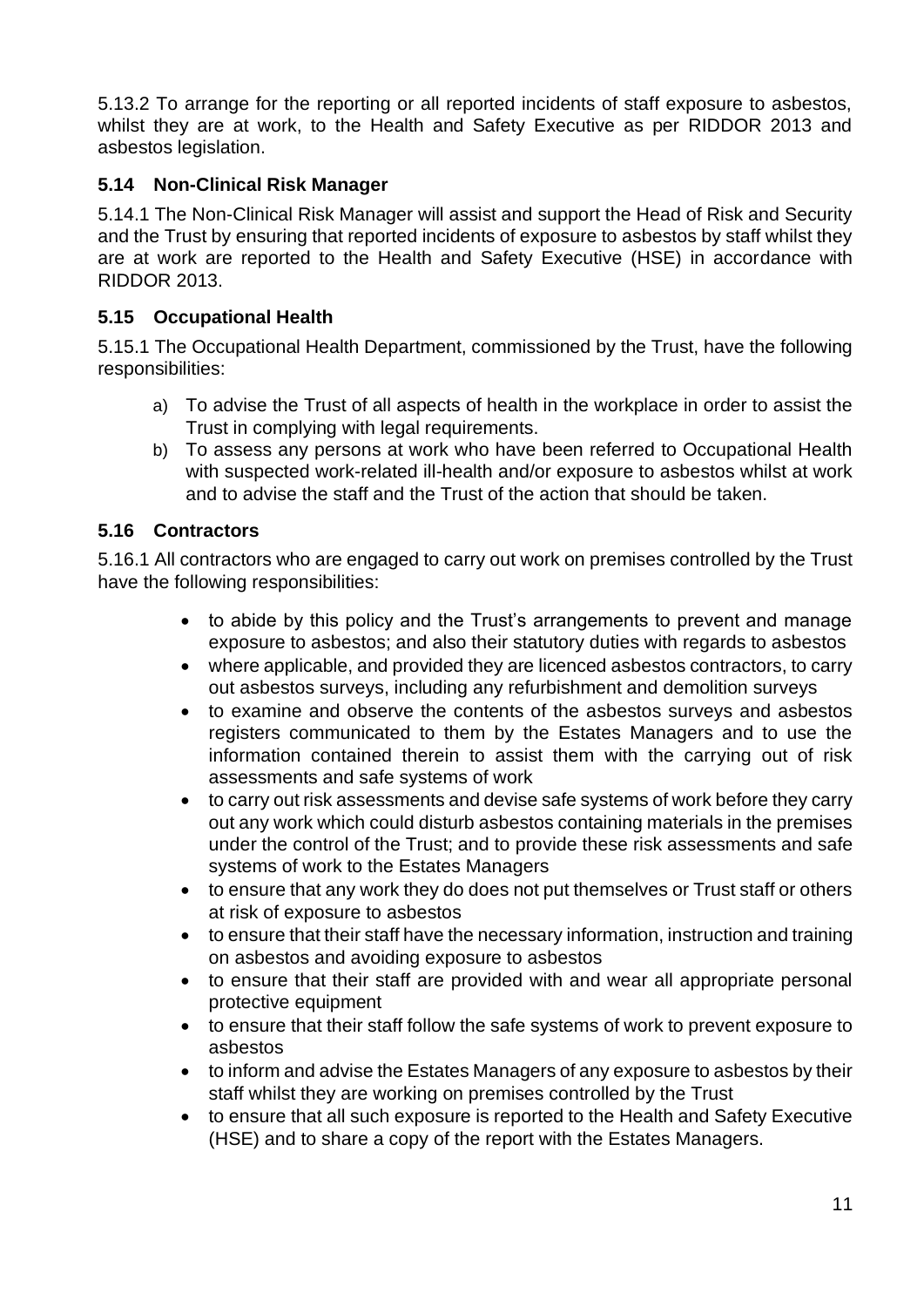## <span id="page-11-0"></span>**6. Definitions**

**Asbestos Containing Materials (ACM).** These include but are not limited to; partition panels and associated materials; surface coatings; substrates; wall linings; insulation products; some floor coverings; Bakelite style of materials used in production of WC seats, cisterns etc; noise reduction panels installed beneath sink basins; space and convection heaters; ventilation equipment; oven, furnace and boiler seals; fire proofing materials; preformed cement based products; vehicle brake linings and the internal linings of safes. See Appendix 2 for an illustration of where asbestos can be found in a property.

**Asbestos Insulation Board (AIB):** Refers to any flat sheet, tile or building board consisting of a mixture of asbestos and other material except asbestos cement. See Appendix 2 for an illustration of where asbestos can be found in a property.

**Asbestos Survey –** This can be one of two types of initial surveys (Management or Refurbishment and Demolition) to assess the extent of asbestos present within a property and to be followed by a full report which will become the Asbestos Register/Report and is to be conducted only by external technically competent organisations.

**Inspection/Condition Assessment -** A regular inspection and review of the current condition of known asbestos within all Trust properties. The outcome will be recorded as a dated comment/s within the Premises' Asbestos Register or by a more urgent action if necessary. This is to be conducted only by suitably informed and trained Estates personnel or an appropriate external professional.

#### <span id="page-11-1"></span>**7. Types of Asbestos**

7.1 Asbestos is a natural material (a fibrous silicate) found in rocks all over the world. The three main types of asbestos that were used in the UK are:

- Crocidolite (Blue asbestos)
- Amosite (Brown asbestos)
- Chrysotile (White asbestos)

However, these cannot be identified by their colour alone.

7.2 In addition the following three types of asbestos have been known to be used (although in smaller amounts) within the U.K:

- Fibrous Anthophylite
- Tremolite
- Actinolite

7.3 For the purpose of this policy all of the above types of asbestos and any mixture containing any of these materials, will be treated as the same and will be defined as asbestos.

7.4 Although it is now illegal to use asbestos in the construction or refurbishment of any premises, many asbestos containing materials, which were used when Trust buildings were built and constructed, remain in place.

7.5 However, the risk from exposure to asbestos fibres is low provided that:

• the asbestos containing material is in good repair and is intact and free from any damage that could release asbestos fibres into the atmosphere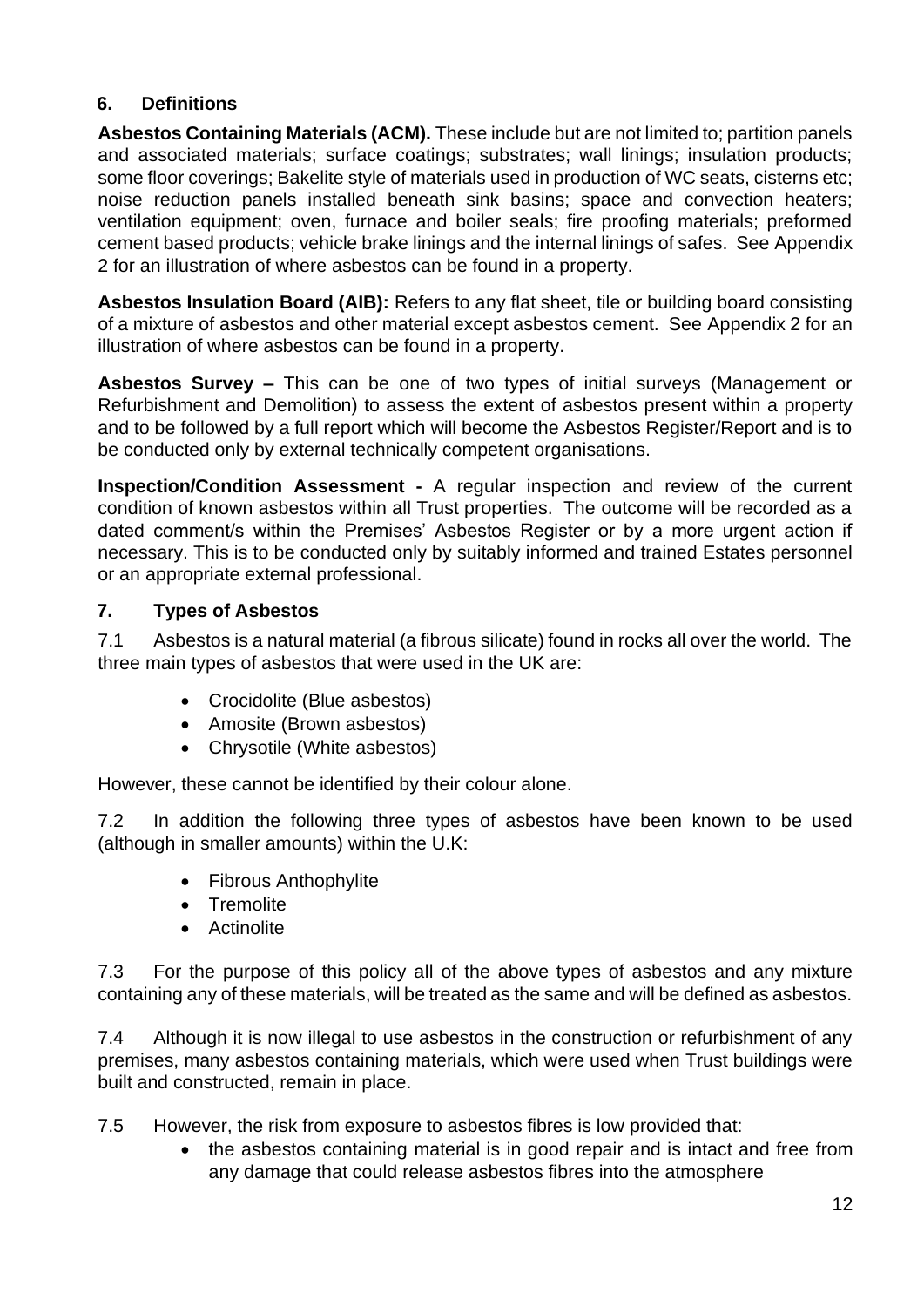- it is labelled as containing asbestos fibres
- it is subject to regular inspection/condition assessment to ensure that it remains undamaged
- the Trust carries out asbestos surveys
- the Trust carries out all remedial work identified by these surveys.

7.6 Asbestos containing materials only become a risk to health if they are damaged and asbestos fibres are released into the atmosphere where they can be breathed in by staff and others.

## <span id="page-12-0"></span>**8. Asbestos-related Diseases**

8.1 If asbestos fibres are inhaled then it increases the risk of an individual contracting a serious and fatal disease such as:

- Mesothelioma
- Asbestos-related lung cancer
- Asbestosis
- Pleural thickening.

8.2 However, the onset of these diseases can take up to 30 to 40 years post-exposure to become apparent. Nonetheless, it is imperative that the Trust fulfils its legislative duties and prevents exposure to asbestos fibres by staff and others.

#### <span id="page-12-1"></span>**9. Asbestos surveys, asbestos registers and asbestos management action plans**

9.1 Asbestos surveys, asbestos registers and action plans in premises controlled by the **Trust** 

9.1.1 To assist the Trust fulfil its legislative duties, the Estates Team will make arrangements to engage suitable licenced and competent asbestos contractors to carry out asbestos surveys on all premises controlled by the Trust to:

- Identify whether or not the building contains asbestos and/or asbestos containing materials
- And, if it does, what the type of asbestos it is
- Where it is located
- Identify what the condition of the asbestos containing materials is
- Identify what remedial measures, if any, are required to prevent exposure to staff to asbestos whilst they are at work; and also to prevent exposure to patients, visitors, contractors whilst they are on Trust premises.

9.1.2 The information contained from these asbestos surveys will be used by the Estates

Team to devise asbestos registers and asbestos management plans. The Estates Team will ensure that a copy of each asbestos survey and asbestos register and action plan is held on the premises to which they are relevant to. The Estates Team will liaise with contractors to ensure that all relevant works on the asbestos management action plans are completed.

9.2 Buildings occupied by the Trust where the Landlord is responsible for the carrying out of the asbestos surveys.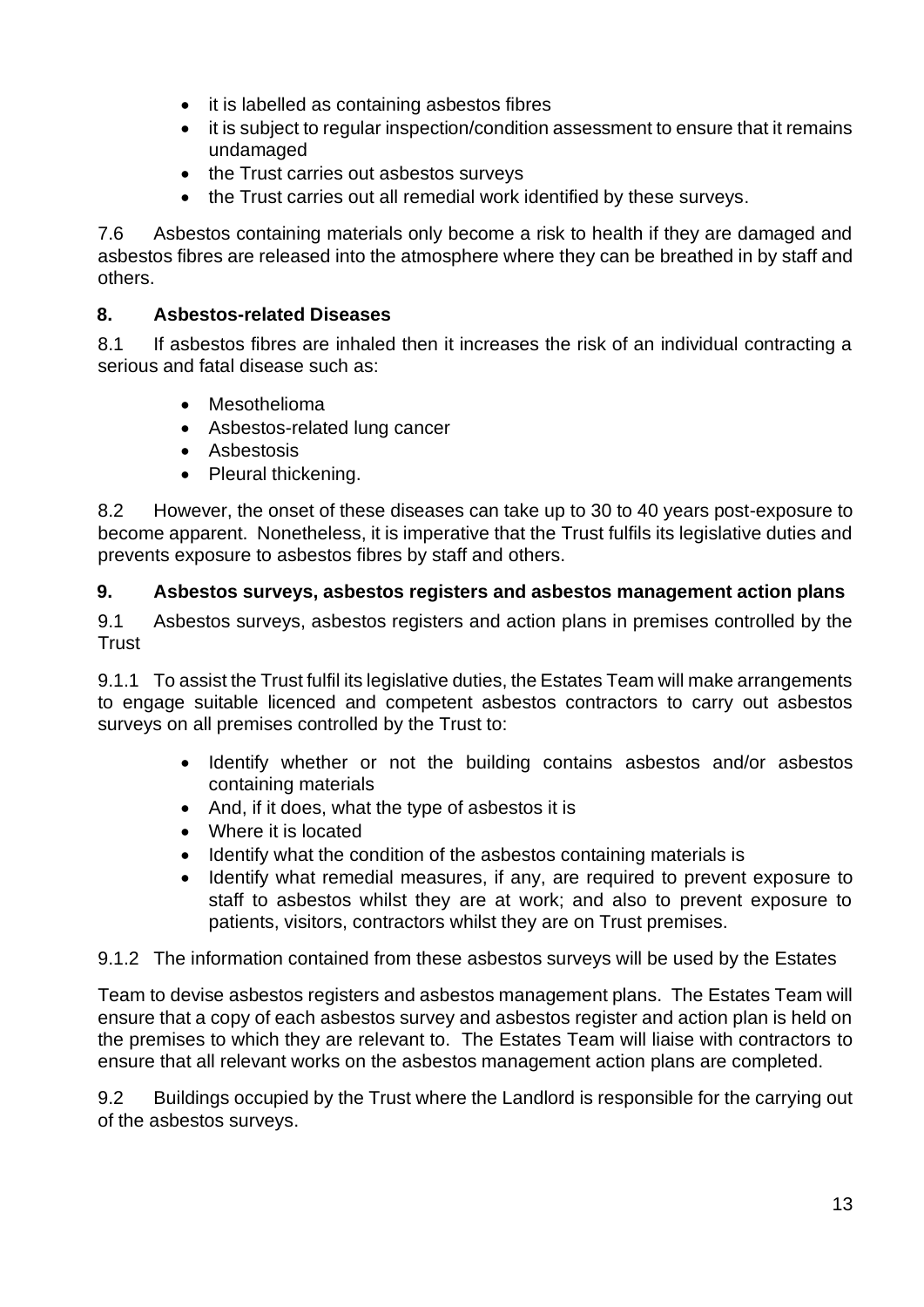9.2.1 In those buildings occupied by the Trust but where the Landlord is responsible for the carrying of the surveys, the Estates Team will liaise with the Landlord to obtain these surveys and any associated asbestos registers and management action plans.

9.2.2 It is the responsibility of the Landlords to share these asbestos surveys, asbestos registers with their Tenants and also any contractors that they engage to carry out work which could affect the fabric of the building.

9.2.3 However, if the Estates Team engage a contractor to carry out work on a premises where the Trust is a Tenant and this work involves affecting the fabric of the building, then it is up to the Estates Team to provide the contractor with the asbestos survey, asbestos register and asbestos action plan that they have obtained from the Landlord.

#### <span id="page-13-0"></span>**10. Accidental or potential exposure to asbestos fibres**

10.1 Exposure in a Trust premises or a premises where the Trust is a tenant.

10.1.1 All properties occupied by the Trust will have an asbestos survey in place which indicates whether the property has asbestos and if so, where it is located.

10.1.2 Only authorised contractors shall be permitted to carry out any works to the building fabric and only after reviewing the asbestos survey/management plan to determine whether asbestos is present and if so where it is located.

10.1.3 Where planned works are to be carried out on a part of the building known to contain asbestos or on an area of the property not covered by an asbestos survey ('nonassessed areas'), then specialist arrangements for this work will be arranged via the Estates Manager.

10.1.4 The contractor will carry out a risk assessment and devise a safe system to prevent any exposure to asbestos fibres.

10.1.5 However, if when carrying out this work, it is identified that 'known' or 'presumed/suspect' asbestos containing material is accidentally disturbed/damaged or thought to have been and staff have been potentially exposed to asbestos fibres then the following will done as a matter of priority:

- a) Remove all parties from the area immediately
- b) Lock off / restrict access to the area
- c) Arrange for a competent contractor to carry out air tests of the area to confirm if asbestos fibres are present in the air – keep area locked off / access restricted until this can be carried out
- d) The findings of the air tests and the recommendations of the contractor will be considered before identifying the next steps to be taken to resolve the situation
- e) Only after the area has been cleaned by a licenced asbestos contractor and the air test has confirmed that no asbestos fibres are present will the area be reopened and staff allowed to access it.
- f) The incident will be reported by the Estates Team using the Trust's Incident reporting system, Datix.
- g) If the air tests confirm high/abnormal levels of asbestos fibres in the air, then the incident will be reported by Estates using the Trust's Incident reporting system, Datix. Once reported on Datix, the matter will be reported by the Risk Team to the Health and Safety Executive in accordance with RIDDOR 2013.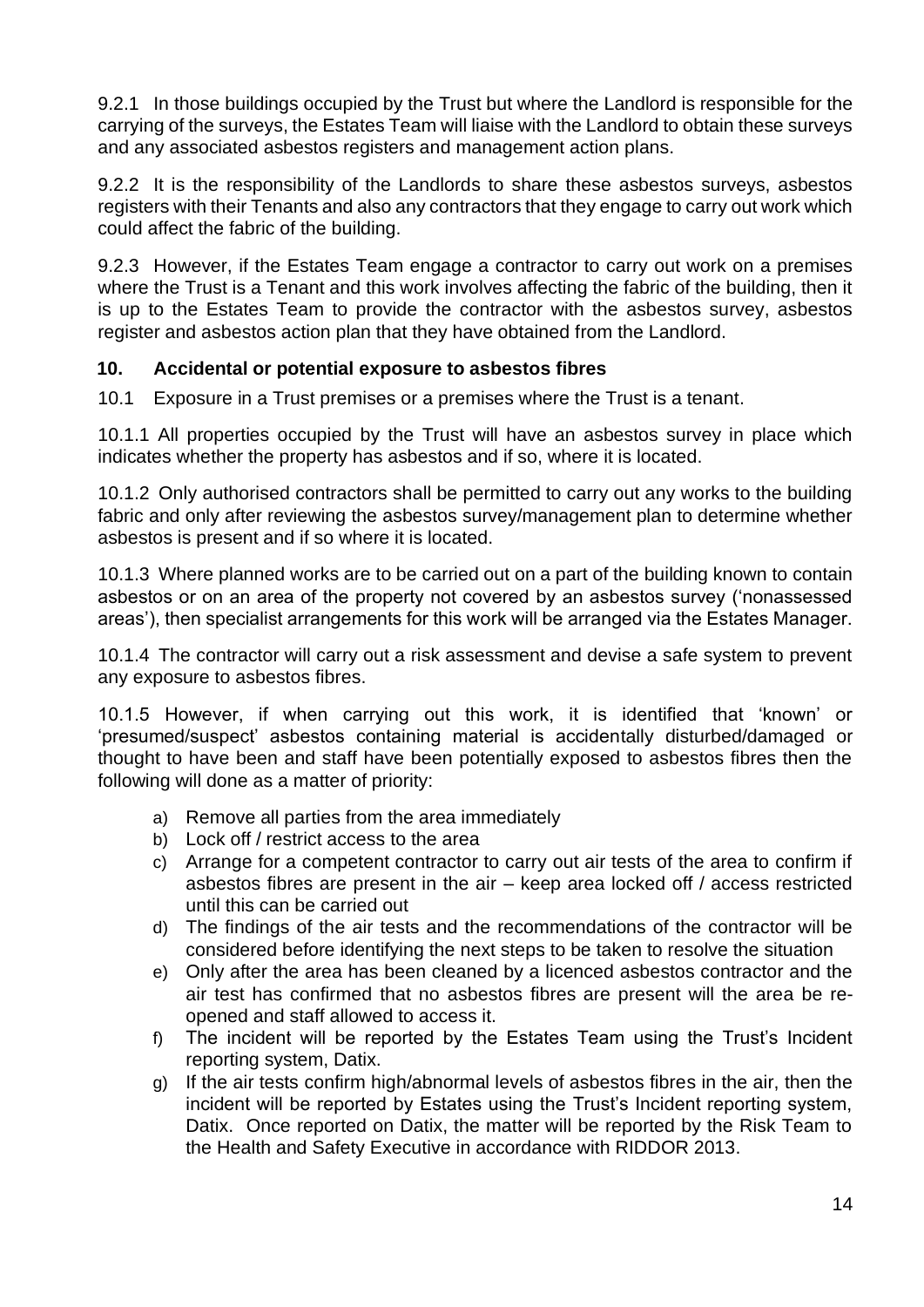10.2 Exposure to Asbestos by Operational Staff whilst on scene

10.2.1 From the reported incidents received on the Trust's Incident reporting system, Datix, the likelihood of Operational staff being exposed to asbestos fibres/dust is very rare. Nonetheless, if staff are attending an incident and there is a concern with regards to asbestos and or the potential or actual exposure to asbestos fibres/dust they should in the first instance contact either Clinical Coordination Centre (CCC) or the Duty Tactical Advisor who will advise them on what to do. If staff do contact the Clinical Coordination Centre (CCC) then the staff there will contact the Duty Tactical Advisor on their behalf.

10.2.2 If Operational staff are exposed to asbestos/asbestos fibres/dust whilst they are on scene then they should ensure that they wear appropriate personal protective equipment, such as gloves, the Tyvek suit and the disposable FFP3 mask or the reusable 3M 7500 half mask which has disposable filters. The latter mask will afford greater protection.

10.2.3 If staff suspect that their uniform has been contaminated by asbestos fibres/dust then they should take measures to avoid spreading the contamination and also change out of their contaminated uniform into a clean, uncontaminated Tyvek suit before they go back onto the vehicle. This should help to reduce the potential contamination of the vehicle. However, the clinical care of the patient should take priority.

10.2.4 They should also double bag their contaminated uniform using the yellow clinical waste bags and secure these bags by 'goose neck' tying them (tying the ends of the bags with in a knot). They should also label the bags as either lightly 'contaminated uniform' or 'heavily contaminated uniform' and put their name on the label.

10.2.5 They should also advise the Duty Tactical Advisor as to whether or not the uniform has been lightly or heavily contaminated with asbestos fibres/dust. The Duty Tactical Advisor will advise staff about what they should do with the contaminated uniform. And when staff report the incident on Datix the staff should also state on the incident report whether or not their uniform was lightly or heavily contaminated with asbestos fibres/dust.

10.2.6 For uniforms with lightly contaminated asbestos fibres/dust the Trust will have them laundered and cleaned by a Licenced Asbestos Contractor/Analyst; and once laundered and cleaned they can be returned to the member of staff.

10.2.7 For uniforms heavily contaminated with asbestos fibres/dust, the Trust will have them disposed of by a Licenced Asbestos Contractor/Analyst.

10.2.8 Staff should also wipe down any exposed areas of skin, hair and footwear (including the laces and soles of the footwear) with clinical wipes and double bag the soiled wipes; again securing the bags as described above and labelling the bags as 'suspected asbestos contaminated waste' using the labels provided. The bags containing the contaminated uniform and the asbestos contaminated waste should be placed somewhere on the vehicle where they are not likely to be damaged. They should also be left on the vehicle until they are retrieved by a Licenced Asbestos Contractor/Analyst.

10.2.9 If they think that their hair is contaminated then they should wet their hair to contain any dust and keep it damp until they can shower.

10.2.10 Once they have double bagged their contaminated uniform and any contaminated asbestos contaminated waste (soiled clinical wipes, etc) the staff should inform the Duty Tactical Advisor who will advise them on what else they should do.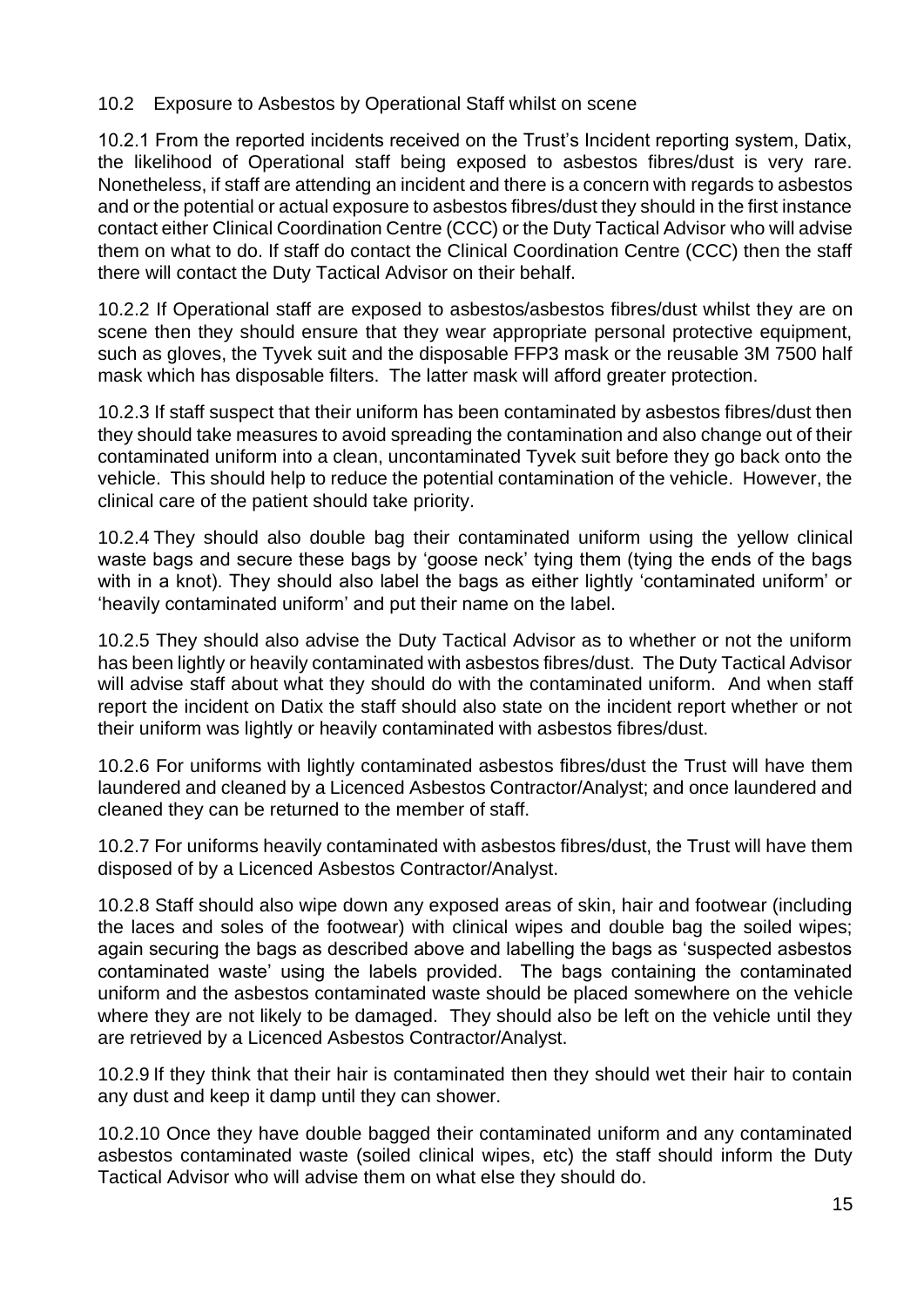10.2.11 Arrangements will be made by the Estates Department to have this asbestos contaminated waste disposed of appropriately by a licenced contractor.

10.2.12 They should also ensure that they notify the Duty Tactical Advisor, the Operational Support Desk (OSD) and the Clinical Coordination Centre (CCC) of their exposure and arrange for the vehicle to be taken off road and for them to be stood down so that they can shower and change their uniform. Upon being informed of the incident and the potential contamination of the vehicle, the Operational Support Desk (OSD) will have the vehicle taken out of service and contact the Estates Department to make arrangements for the necessary sampling tests by a Licenced Asbestos Contractor/Analyst to be carried out.

10.2.13 The staff must also report the incident using the Trust's Incident reporting system, Datix.

10.3 Conveying a patient contaminated with asbestos and pre-alerting the hospital

10.3.1 If staff are conveying a patient and there is concerns that the patient has been exposed to asbestos fibres/dust they should pre-alert the receiving hospital so that the latter can make arrangements to safely receive the patient without contaminating the whole of the Accident and Emergency Department.

10.4 Decontamination and taking out of service a Trust vehicle suspected to be contaminated with asbestos.

10.4.1 If a vehicle is suspected to be contaminated with asbestos then arrangements will also have to be made to take the vehicle out of service. Thereafter, arrangements will have to be made have the vehicle inspected and any dust samples collected and tested by a Licenced Asbestos Contractor to see if there is any asbestos fibres/dust present. If there is the vehicle will have to be cleaned and re-tested by a Licenced Asbestos Contractor before it is put back into service. If it is free of any asbestos fibres then the vehicle can be put back into service.

10.5 Decontamination and taking out of service a Trust vehicle contaminated with asbestos.

10.5.1 If due to conveying a patient who is contaminated with asbestos/asbestos fibres a Trust vehicle is contaminated with asbestos then it should be taken out of service and arrangements should be made to have the vehicle cleaned and decontaminated by a licenced contractor. After which air sampling should be carried out to identify that the vehicle is free of any asbestos fibres. Only when the vehicle has been cleaned and decontaminated and air monitoring has been carried out by a licenced contractor and the vehicle has been given the all clear should the vehicle be put back into service.

#### <span id="page-15-0"></span>**11. Training**

11.1 Information and guidance will be provided to staff on asbestos and the hazards associated with exposure to asbestos fibres/dust by providing them with a copy of Appendix 2: Risk and Resilience Fact File.

#### <span id="page-15-1"></span>**12. Equality and Diversity**

12.1 An equality and diversity impact assessment has been completed and is available on request.

#### <span id="page-15-2"></span>**13. Monitoring**

13.1 The effectiveness of this policy will be monitored regularly.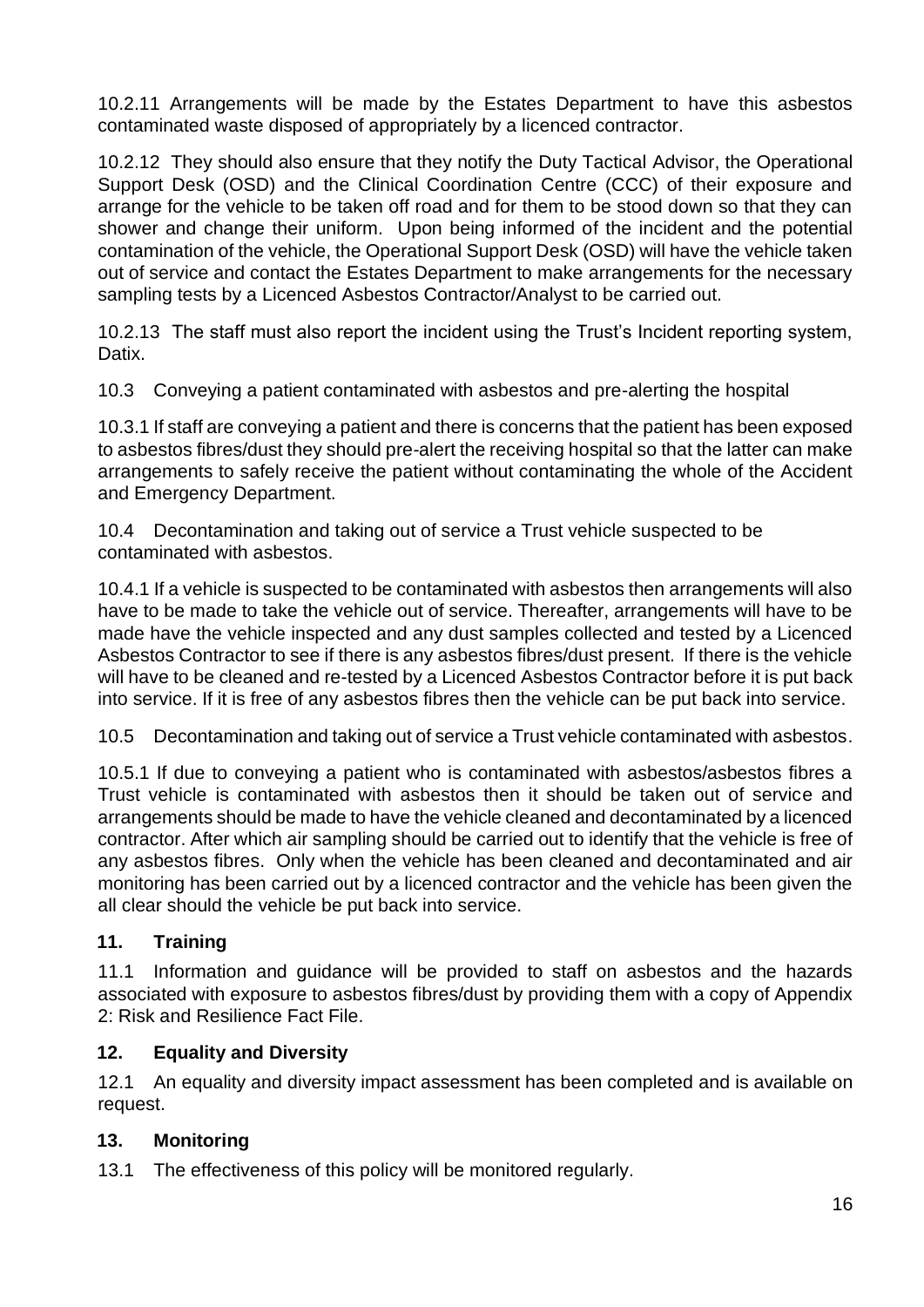#### <span id="page-16-0"></span>**14. Consultation and Review**

14.1 A consultation exercise on the policy will be carried out with the relevant stakeholders and will be reviewed every three years or sooner if there are any relevant changes to legislation or best practice.

#### <span id="page-16-1"></span>**15. Implementation (including raising awareness)**

15.1 The policy will be implemented and communicated to managers and staff within the Trust via the weekly newsletter, Staff Matters. Emails will also be sent to senior managers and area managers asking them to bring the existence of the policy to their staff.

#### <span id="page-16-2"></span>**16. References**

- Control of Asbestos Regulations 2012
- Health and Safety at Work etc Act 1974
- Management of Health and Safety at Work Regulations 1999
- Reporting of Injuries, Diseases and Dangerous Occurrences Regulations 2013.

#### <span id="page-16-3"></span>**17. Associated documentation**

- Control of Contractors Policy
- Health and Safety Policy and Procedures
- Reporting of Injuries, Diseases and Dangerous Occurrences Regulations (RIDDOR) Policy.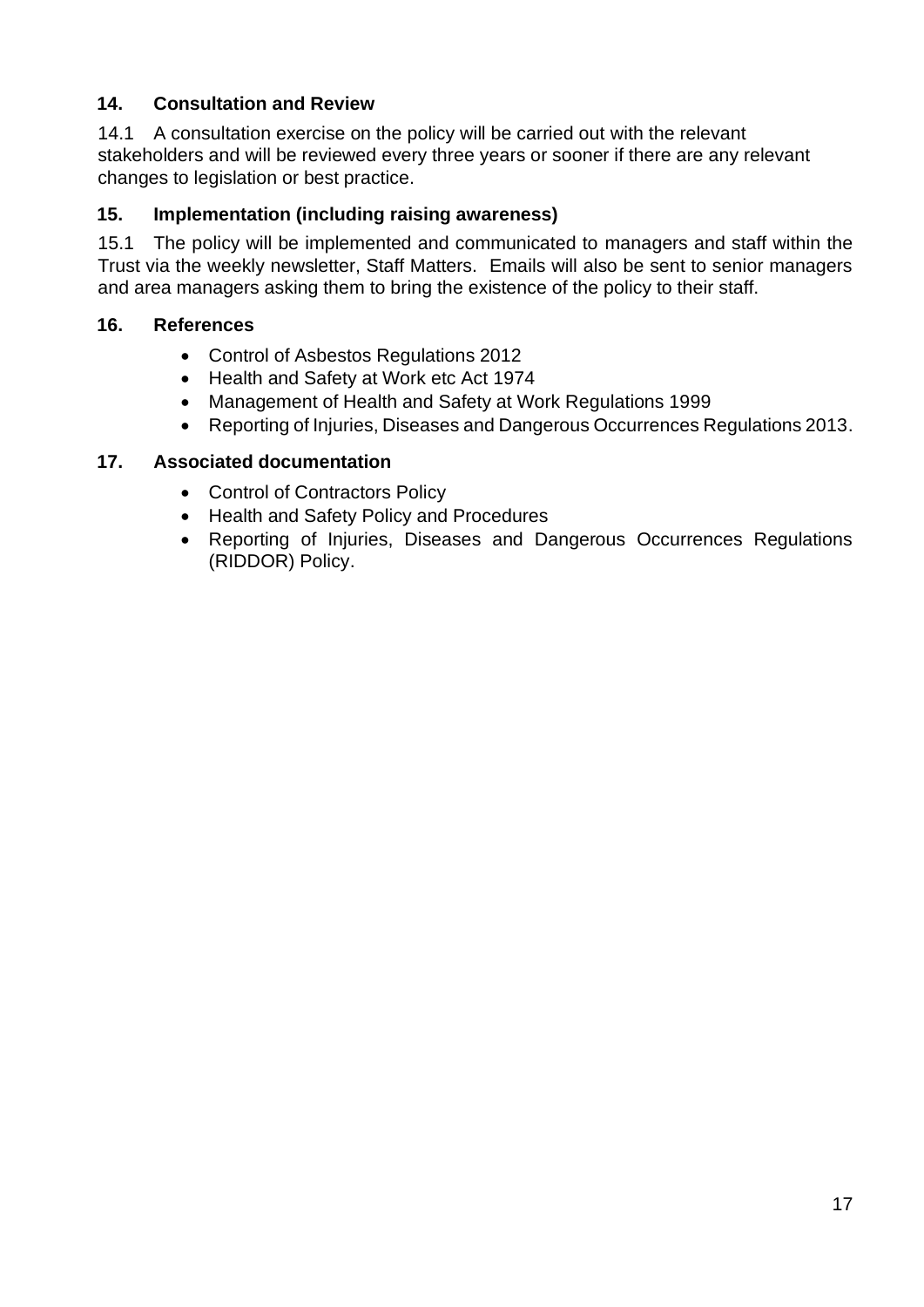#### <span id="page-17-0"></span>**Appendix 1: Review Table**

- This policy is regularly reviewed and updated with information in line with relevant national guidance and legislation.
- A full 'Review Table of Contents' is available on request.

#### <span id="page-17-1"></span>**Appendix 2: Risk and Resilience Fact File**

Many of our policies have an 'Internal staff form' attached that is relevant to the document. The 'Are you Asbestos Aware' guide for Operational staff is included with this policy but for security and accessibility reasons it is only available on our [Staff Intranet.](https://www.scas.nhs.uk/intranet/)

#### <span id="page-17-2"></span>**Appendix 3: Asbestos Management Plan – Site Plan**

Many of our policies have an 'Internal staff form' attached that is relevant to the document. The 'Asbestos Management Plan' for Operational staff is included with this policy but for security and accessibility reasons it is only available on our **Staff Intranet**.

#### <span id="page-17-3"></span>**Appendix 4: Asbestos Register**

Many of our policies have an 'Internal staff form' attached that is relevant to the document. The 'Asbestos Register' form for Operational staff is included with this policy but for security and accessibility reasons it is only available on our [Staff Intranet.](https://www.scas.nhs.uk/intranet/)

#### <span id="page-17-4"></span>**Appendix 5: Asbestos Management Action Plan**

Many of our policies have an 'Internal staff form' attached that is relevant to the document. The 'Asbestos Management Action Plan' form for Operational staff is included with this policy but for security and accessibility reasons it is only available on our Staff [Intranet.](https://www.scas.nhs.uk/intranet/)

#### <span id="page-17-5"></span>**Appendix 6: Responsibility Matrix – Policies, Procedures and Strategies**

A full responsibility matrix for this policy is available on request.

#### <span id="page-17-6"></span>**Appendix 7: Equality Impact Assessment Form Section One – Screening**

A full Equality Impact Assessment has been carried out on this policy and is available on request to the public and internally via our [Staff Intranet.](https://www.scas.nhs.uk/intranet/)

#### <span id="page-17-7"></span>**Appendix 8: Equality Impact Assessment Form Section Two – Full Assessment**

A full Equality Impact Assessment has been carried out on this policy and is available on request to the public and internally via our [Staff Intranet.](https://www.scas.nhs.uk/intranet/)